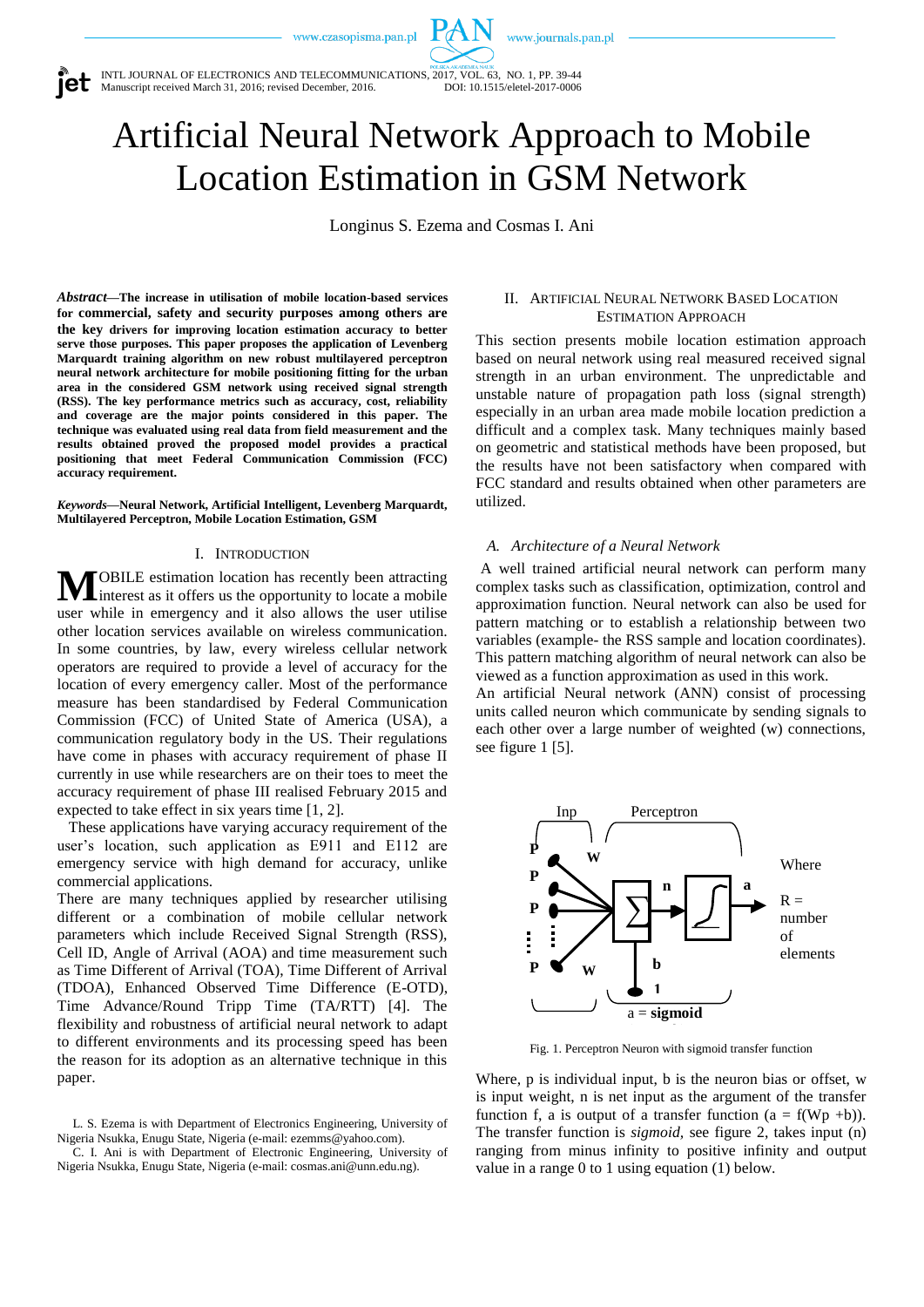

$$
a = \frac{1}{1 + e^n} \tag{1}
$$



#### Fig. 2. Log-Sigmoid Transfer Function

## *A. Multi-Layer Perceptron positioning algorithm*

Backpropagation is the generalization of the Widrow-Hoff learning rule to multiple layer perceptron (MLP) networks and nonlinear differentiable transfer functions [5]. The MLP is a feed-forward multi-layer network which uses a supervised error-based learning mechanism. This forward process is such that unites in one layer can only receive signal from unites directly below and sends output to unites directly above and no unites in the same layer are connected or can communicates. MLP is example of a static network without feedback or delays. The input vectors to the network are feed concurrently at same time or in no particular time sequence. In training the network, batch training with concurrent input vectors was adopted against incremental training. Batch training allows weights and biases to be updated only after all the inputs and targets have been presented. Although batch training can be trained with either 'adapt' or 'train', 'train' was used because it has access to more efficient training algorithms and generally the best option [5]. One pass of train with concurrent updating is called 'Epoch' or iteration. The data is divided into three, 70% is used for training while 15% each of the remaining 30% is used for validation and testing of the ANN model.

ANN are very sensitive to absolute magnitudes, the inputs ranges from -48dB to -113dB and others are very big values (the output-geographical coordinates), fluctuations in the big range input will tend to swamp any importance given to the first, even if the first input is much more important in predicting the desired output. In order to minimize the influence of absolute scale, all inputs to a network are scaled in our case and normalized so that they correspond to roughly the same range of values -1 to 1. This pre-processing function transforms input data to a form that is easier or more efficient and that can speed up learning for neural networks. Similarly, the target outputs can also be pre-processed while the network outputs are reverse or post-processed using the same functions to produce output data with the same characteristics as the original user provided targets [5, 6].

An Artificial Neural network (ANN) consist of processing units which communicate by sending signals to each other over a large number of weighted (w) connections. The total input to unit, *k,* is simply the weighted sum of the separate outputs from each of the connected units plus a bias or offset term  $b_k$ . in the MLP architecture shown in figure 3 below, the total input and the output of each neuron of the n-th layer is defined by equation (2) and equation (3) respectively [9, 10].



Fig. 3. MLP General Architecture

$$
a_k = \sum_j w_{jk} y_j + b_k
$$
  
\n
$$
y_k = F\left(\sum_j w_{jk} y_j + b_k\right) = F(a_k)
$$
  
\n(3)

Where F is the nonlinear activation function- *sigmoid*,  $w_{jk}$  are the weights of the connection between the neuron  $h_i$  and  $h_k$ ,  $y_i$ is the output of the neuron of the (n-th) layer.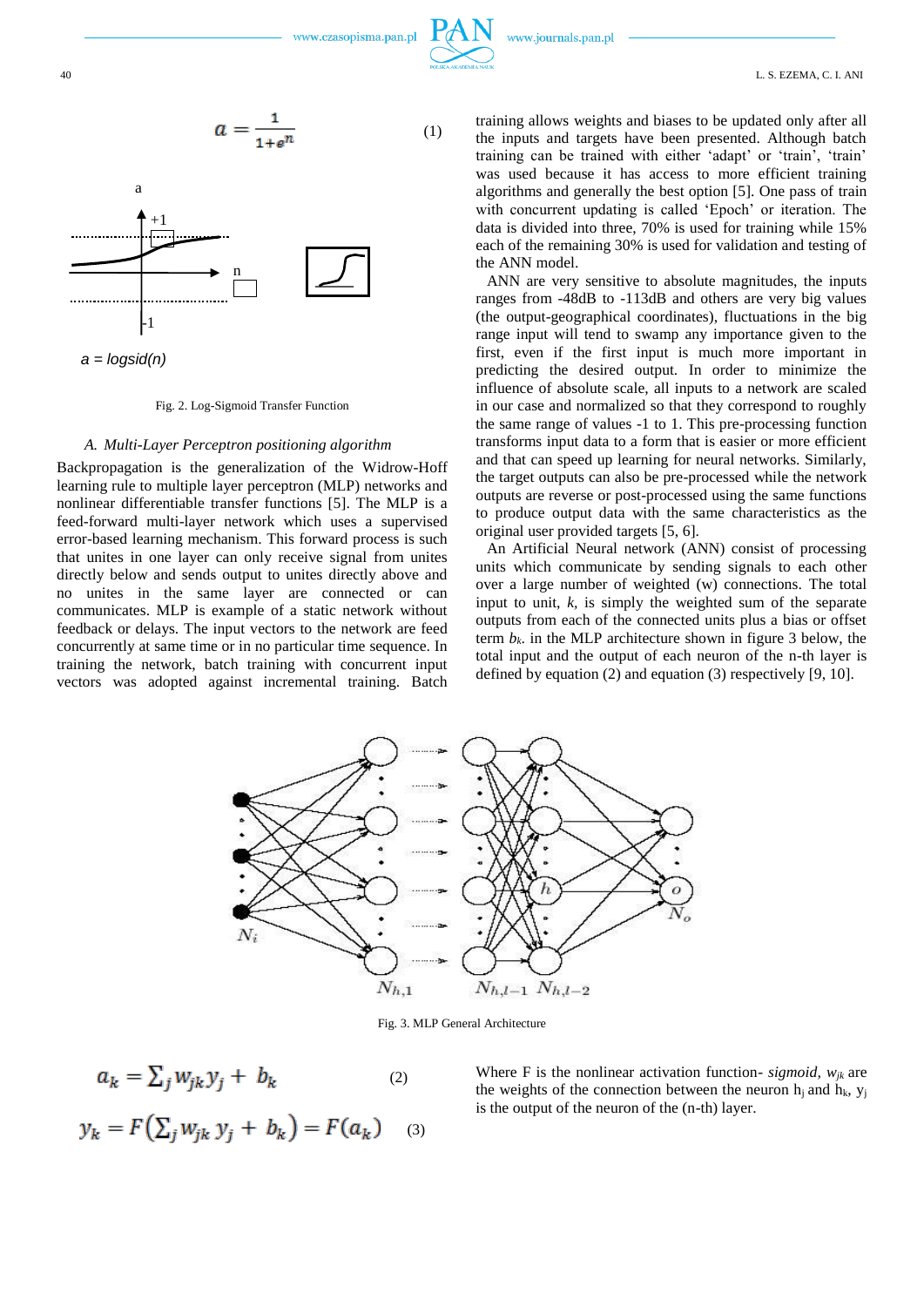www.czasopisma.pan.pl



# ARTIFICIAL NEURAL NETWORK APPROACH TO MOBILE LOCATION ESTIMATION IN GSM NETWORK 41

The algorithm used to adapt the weights in this work is Levenberg Marquardt for its simplicity and low memory requirement for generalization. The mean square error of the system is used as the performance index for multi-layer network training and is minimized by moving down to the gradient of the error curve. Levenberg-Marquardt algorithm is a mechanism used in optimising the network weights and biases by continuously modifying the weights in order to minimize the mean square error (MSE) between the target/desire output and the actual output of the network based on the equations below.

For every network input sample, the network output differs from the desired/target value  $d^p$  by  $(d^p - y^p)$  where  $y^p$  is the actual network output for this input pattern. The delta-rule now uses an error-function based on these differences for weight adjustment. The error-function, as indicated by the name least mean square, is the summed squared error. That is, the total error E is defined as;

$$
E = \sum_{p} E^{p} = \frac{1}{2} \sum_{p} (d^{p} - y^{p})^{2},
$$
\n(4)

$$
\Delta W = (J^T J + \mu I)^{-1} J^T e \tag{5}
$$

$$
W_{n+1} = W_n + \Delta W \tag{6}
$$

Where e is an error vector,  $\Delta W$  is change in weight,  $\mu$  is a scalar parameter, W is a matrix of networks weights and J is the Jacobian matrix of the partial derivatives of the error components with respect to the weights. Also,  $W_n$  is the old weight and  $W_{n+1}$  is the new weight for the next iteration or the final weight of the network model. When the scalar  $\mu$  is zero, this is just Newton's method, using approximate Hessian matrix in equation (7).

$$
H = JTJ
$$
 (7)

It becomes gradient descent, equation (8) with a small step size when  $\mu$  is large.

$$
g = JTe
$$
 (8)

Newton's method is faster and more accurate minimum error, so shifting to Newton's method as fast as possible will always be the aim of LMA [5, 9].

## III. PERFORMANCE EVALUATION OF LOCATION ESTIMATION TECHNIQUES

In this section, the performance evaluation of the proposed artificial neural network model using real data collected from some of GSM BSs that cover the urban area of Achara layout in the city of Enugu, Nigeria is presented. Artificial Neural network as a pattern matching or approximation algorithm in this mobile location estimation is Multi-Layer perceptron (MLP) feed forward networks (see figure 5). It is one consisting of twelve inputs (RSS from twelve MS), one hidden layer of 22 neurons and an output layer with two neurons corresponding to location of MS (x, y). In order to run on the neural network architecture, Levenberg Marquardt algorithm written in Matlab code with the programme flow chat in figure 4 is applied. Three hundred and ninety six (396) samples measurements were taken and the data were divided into three in the ratio of 70:15:15 for training, validation and testing the developed position algorithm respectively. The training of the network is allowed to stop the moment the performance of validation set terminated or the performance goal is achieved. During the training, several network topologies were tried by changing the number of hidden layers and neurons in each layer. One hidden layer with 22 neurons, enough to produce minimal mean square error was found. The transfer functions for the neurons in the hidden and output layers are sigmoid and hard limit respectively.



Fig. 5. Proposed Multi-Layered Perceptron architecture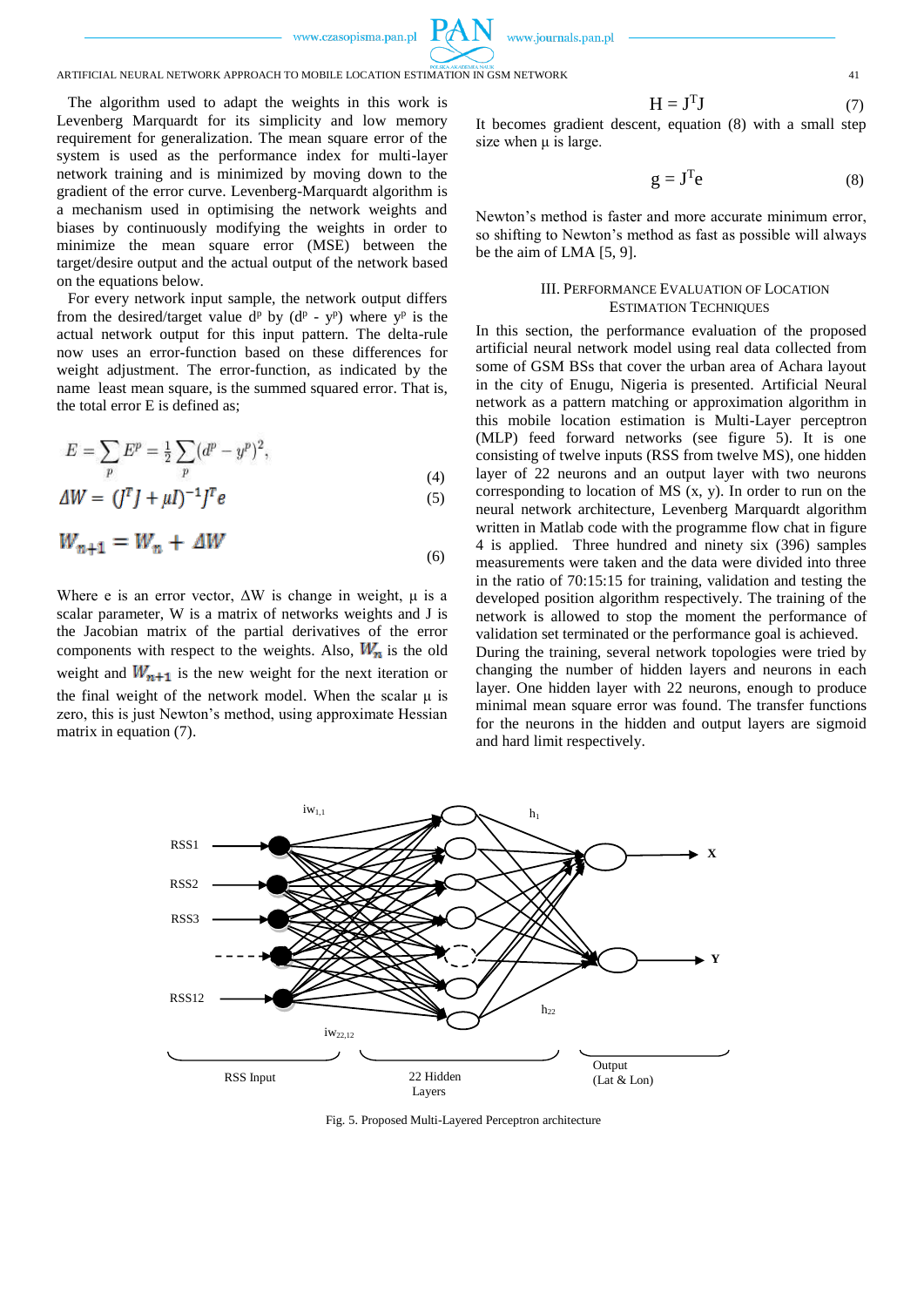

Fig. 4. LMA Flow Chart



Fig. 6. CDFs of location estimation error for ANN (MLP)

For the network training and simulation MATLAB® neural network toolbox was used.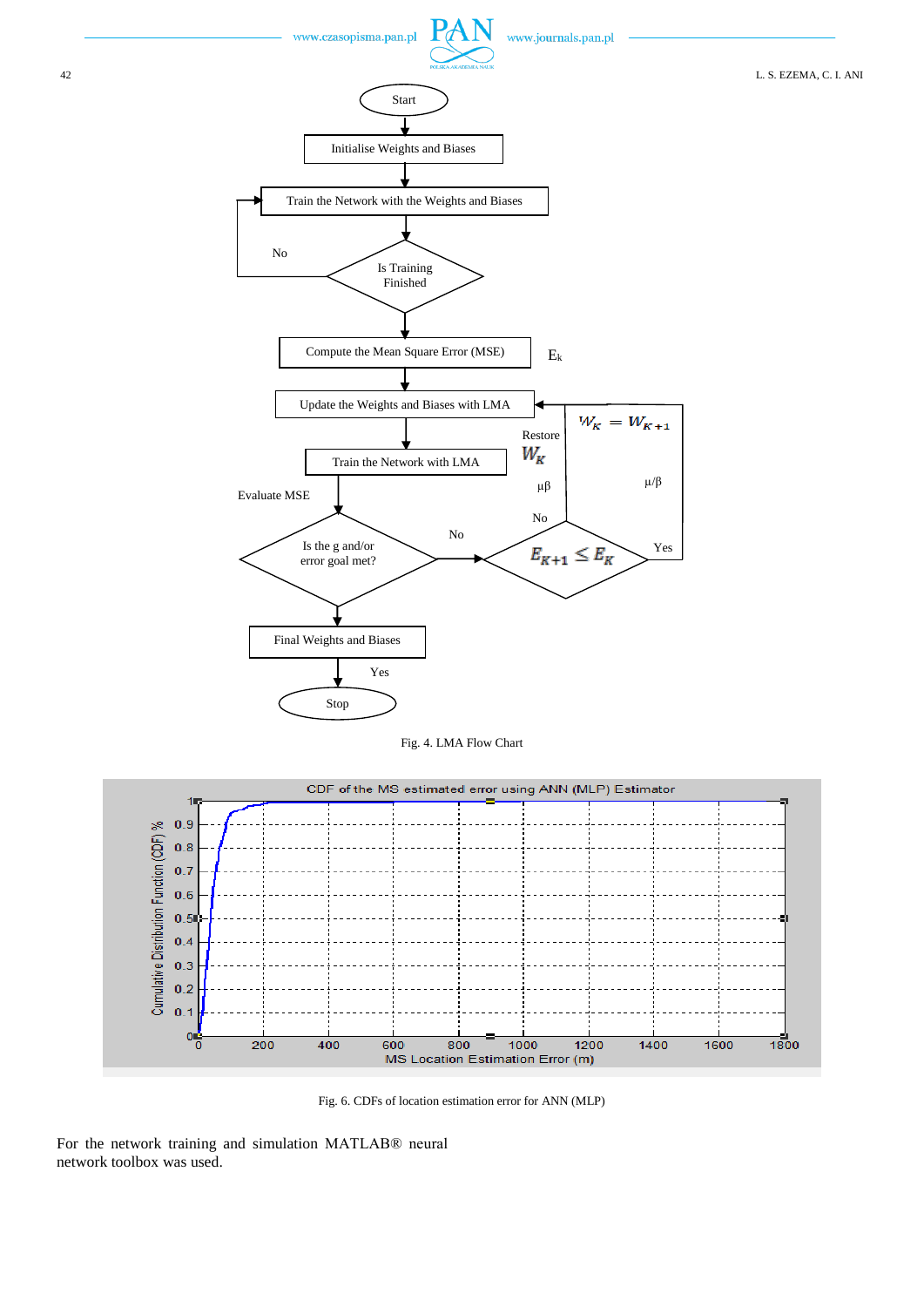

www.journals.pan.pl



Fig. 7. Performance analysis of the network response

From figure 7, the final mean-square error obtained during testing is 65m and it was gotten at epoch 71. The MSE was initially large at the start of the training session but reduces quickly as the training processes which show the learning progress of the network. Also the test set error and the validation set error has similar characteristics and no overfitting occurred at iteration 71 (where the best validation performance occurs). Training of the training vectors continues as long as MSE of the network reduces on the validation vectors. The training stops when the network memorizes the training set to avoid poor generalization. This technique ensures that the problem of over-fitting is avoided. The regression plots of the network training, validation and test are shown in figure 8 and figure 9.



Fig. 8. Regression plot of output versus target for training data (left) and validation data (right).



Fig. 9. Regression plot of output versus target for test data (left) and all data (right) for the generalised network.